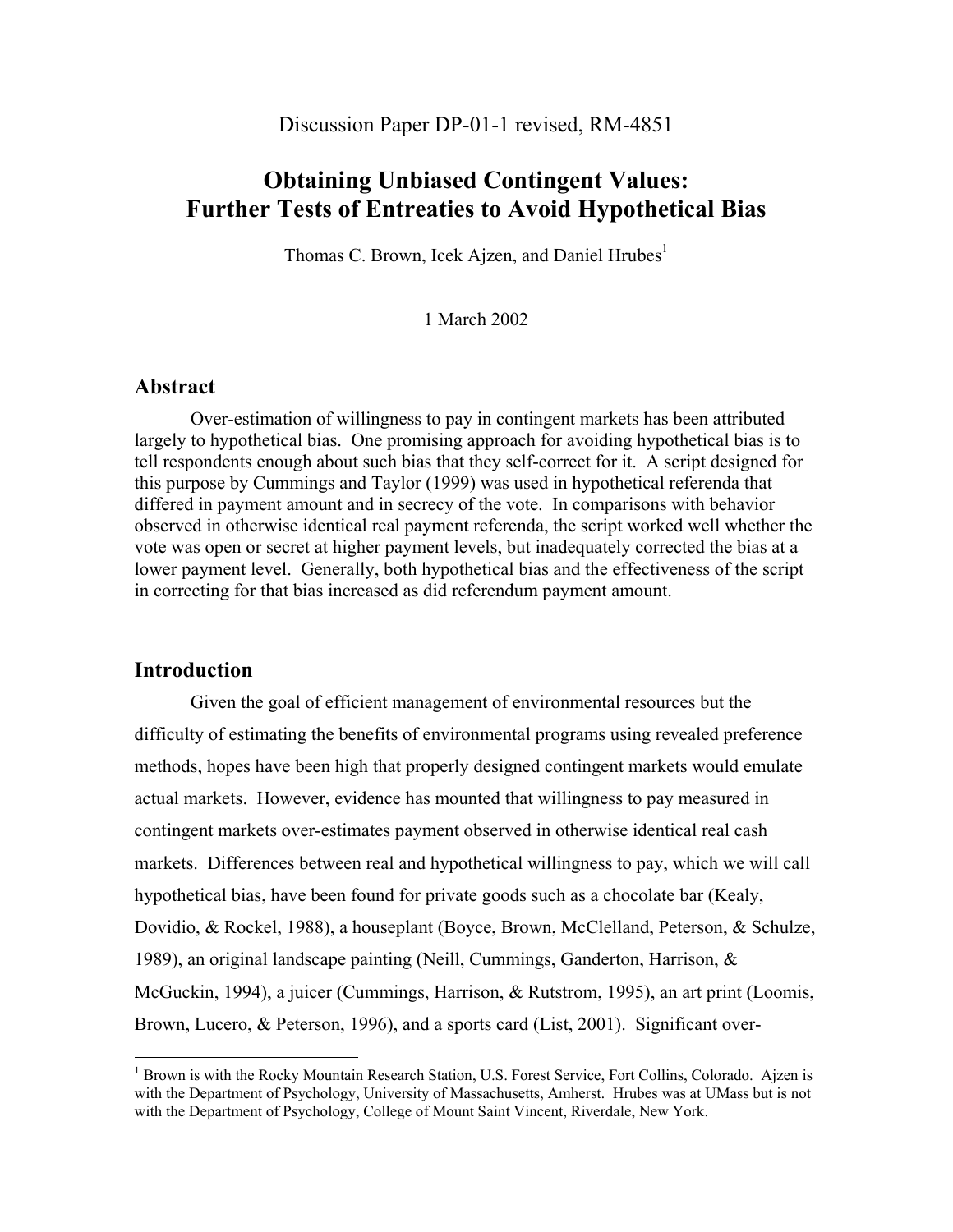estimations have also been found for funding public goods such as removing roads to enhance wilderness character along the North Rim of the Grand Canyon (Brown, Champ, Bishop, & McCollum, 1996), distributing a citizens' guide to households affected by groundwater contamination in Albuquerque (Cummings, Elliott, Harrison, & Murphy, 1997), and helping the Nature Conservancy protect rain forest in Costa Rica (Cummings & Taylor, 1999). These studies used a mixture of bidding mechanisms, suggesting that the over-estimation cannot be ignored. $2^2$ 

 Approaches for accurately estimating willingness to pay in contingent markets include (1) using real payment bids for other goods as a way to calibrate the hypothetical bids (Blackburn, Harrison, & Rutstrom, 1994; Fox, Shogren, Hayes, & Kliebenstein, 1998), (2) asking respondents how certain they are that they really would be willing to pay as much as they said they would and using the certainty response to adjust the bids (Champ, Bishop, Brown, & McCollum, 1997; Li & Mattsson, 1995), and (3) asking respondents before they give their hypothetical bid to consider their budget constraints (Loomis, Gonzalez-Caban, & Gregory, 1994; Neill et al., 1994). Although sometimes successful, each of these approaches has problems as well. Calibration is quite commodity-specific (Fox et al., 1998); the certainty scale does not provide an obvious cutoff point, reducing its accuracy; and the budgetary reminder has been largely ineffective.

 This paper tests an approach similar to the budgetary reminder, in that it attempts to get respondents to avoid over-estimations, but it employs a much more direct attack on hypothetical bias. It instructs people, when answering a contingent willingness to pay question, to respond as if they were *really* spending their money. At least three studies, described next, have used this approach. The latter two show that the approach can achieve considerable success.

 $2$  Not all comparisons have found an over-estimation. For example, in an open-ended mail survey requesting donations to a land preservation fund, MacMillan et al. (1999) found no over-estimation when they adopted a campaign-style format, similar to typical solicitations for donations, for the contingent and real cash instruments. See also Dickie, Fisher, and Gerking (1987)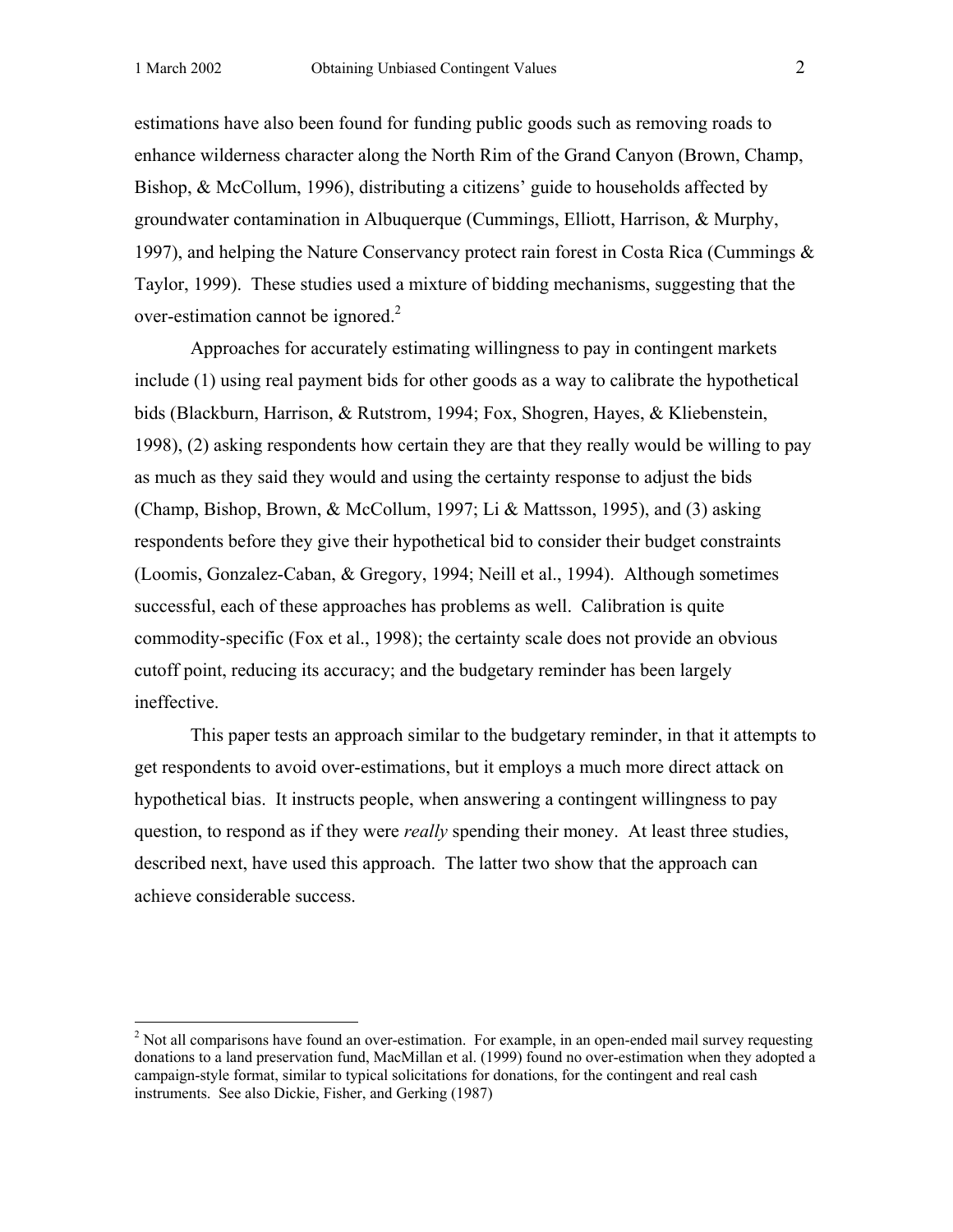## **Past Attempts**

Studies of attempts to talk people out of their hypothetical bias have compared hypothetical and real payment treatments with a hypothetical treatment employing a script instructing respondents to answer as if they were really spending their money. In the first study, Loomis et al. (1996) obtained sealed bids for an art print. In the "hypothetical with reminder" treatment, participants were encouraged to think about what they would "honestly" be prepared to pay if the auction were for real. In the two-paragraph entreaty, they were reminded of their budget constraint but also told, among other things, "Although the question is hypothetical, we want you to answer as if it were real—as if you were participating in a real sealed-bid auction and would really have to pay your dollar amount if you were the highest bidder" (p. 453). Mean bids from separate samples were \$42 in the hypothetical treatment, \$26 in the hypothetical-with-reminder treatment, and \$14 in the actual payment treatment. The reminder helped reduce hypothetical bias, but was insufficient to remove it. $3$ 

 In the second study, Cummings and Taylor (1999) used a much more thorough script, which they called "cheap talk," in their effort to remove bias from a hypothetical referendum on contributing \$10 to fund a public good. In the eight-paragraph script, the authors not only encouraged participants to act as if the referendum were for real, but also explicitly addressed the problem of hypothetical bias—of how people in hypothetical bidding situations tend to over-estimate their willingness to pay—and discussed possible reasons for the phenomenon. Their approach met with notable success. For two of their three goods—the donation to the Nature Conservancy for Costa Rican rain forest protection mentioned above and a separate Nature Conservancy donation to protect land in the state of Georgia—the percentages of participants voting to donate \$10 were nearly identical in the real payment and hypothetical-with-cheap-talk treatments, and these percentages were significantly below those of the standard hypothetical treatment. And for the other good—the Albuquerque citizens' guide—the percent voting yes when the cheap talk script was used was within 5 percentage points of its real referendum counterpart. This study is important not only for its demonstration of a promising approach for

<sup>&</sup>lt;sup>3</sup> Cummings and Taylor (1999) cite two additional working papers that unsuccessfully used similarly short scripts to remove hypothetical bias.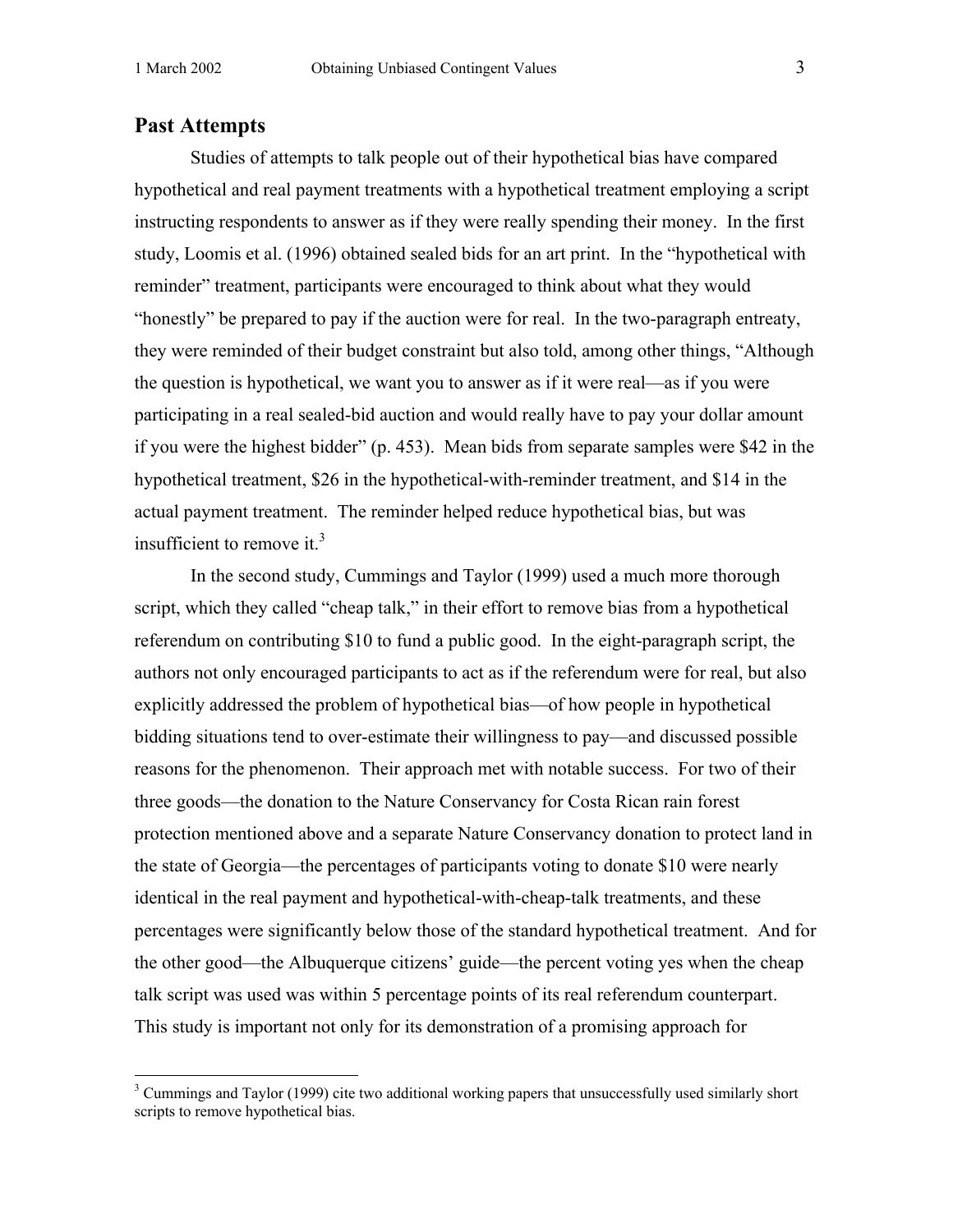adjusting for hypothetical bias, but also because it used a referendum format, which is arguably the most appropriate contingent valuation format for valuing public goods (Hoehn & Randall, 1987).

 Finally, List (2001) used the Cummings and Taylor cheap talk script in a secondprice auction to purchase a baseball card. Respondents from two groups of card collectors (professional card dealers and nondealers) were interviewed individually at a sports card show and given an opportunity to bid (either hypothetically or for real) on a card with a book value of about \$200. For nondealers, the real payment and hypothetical-with-cheaptalk treatments each produced a mean bid of \$26, compared with a mean bid of \$49 in the hypothetical treatment. However, the professional dealers were largely unaffected by the cheap talk script, bidding a mean of \$116 in the hypothetical treatment and \$108 in the cheap talk treatment, compared with a mean of \$60 in the actual auction. As in the Cummings and Taylor study, the cheap talk script worked remarkably well when bidders were unfamiliar with bidding for the good at issue. The lack of success with professional dealers raises the question: Are there other circumstances in which the script does not correct effectively for hypothetical bias?

 The study reported in this discussion paper further tested the Cummings and Taylor script. Our bidding format, subject pool, recruitment enticement, and good were similar to theirs, in that students were paid \$10 and participated in actual or hypothetical referenda on donating to a public good. We extended their work in two ways. First, whereas they used only one donation amount, \$10, we varied the amount across referenda to investigate the effect of the amount on the success of the cheap talk script. The practical reason for such a test is that, if the script is to work in dichotomous choice contingent valuation, it must work at a range of bid levels. The more fundamental objective was to shed some light on when and how the script corrects for hypothetical bias. A side benefit of this study is that we tested for hypothetical bias in referenda at several payment amounts, the first such test of which we are aware. Second, in a further attempt to understand the workings of the script, we tested the effect of anticipating that the vote will be made public on hypothetical bias and on the success of the script.

 We accept as given that when placed in a real payment situation, each participant will forms an estimate of willingness to pay (or casts a vote reflecting that willingness to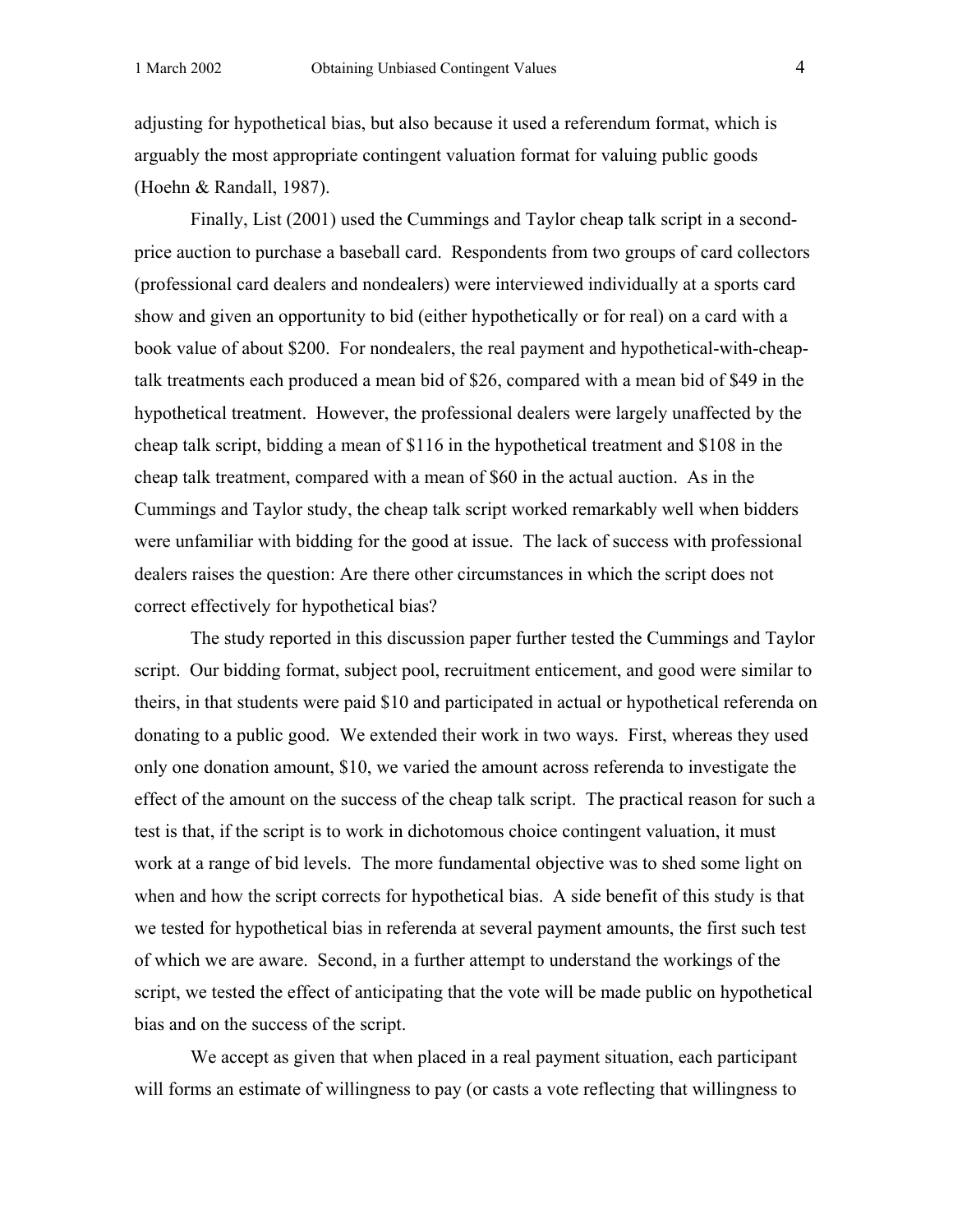pay). The question is, in a hypothetical situation, will the cheap talk script lead the participant to the response that would be forthcoming in a real payment situation, or will it create a separate response that only equals the real payment response under certain circumstances? We suspected that the latter possibility was more likely, and specifically that the script—which as seen below is a very direct and lengthy attack on hypothetical bias—would perform best when hypothetical bias was greatest. Our hunch was that a script that worked well when the bias was substantial would be ineffective or over-correct when the bias was smaller.

#### **Methods**

 In groups, students at the University of Massachusetts participated in a session of three or more stages, for which they were each paid \$10 in cash at the outset. The referendum stage(s) of the sessions were preceded by an unrelated task and followed by a related but quite different task, a survey intended to measure tendency to respond in a socially desirable manner.

 Each of 491 subjects participated in one of 16 different experimental versions. Each version included one or two referenda. The initial 12 versions included one secret ballot referendum; these 12 different referenda were created by crossing three levels of "reality" of payment (hypothetical, hypothetical with cheap talk script, and real payment) with four payment levels  $(1, 53, 55, 35)$ , and \$8). The next three versions were identical to the initial three \$8 payment referenda except that participants expected that they would have to discuss their votes with the group. A final version included two secret ballot referenda at the \$8 payment level, a hypothetical referendum followed by a real payment referendum.

The hypothetical with cheap talk (hereafter just cheap talk) versions of the referenda differed from the comparable hypothetical versions only in that the former included an extensive entreaty to respond as if the vote were for real. Sample sizes for the 12 initial versions are listed in Table 1, and those of the open referenda are listed in Table 5. There were 34 participants in the dual referenda version, who are included among the 52 participants listed in Table 1 for the \$8 hypothetical referendum.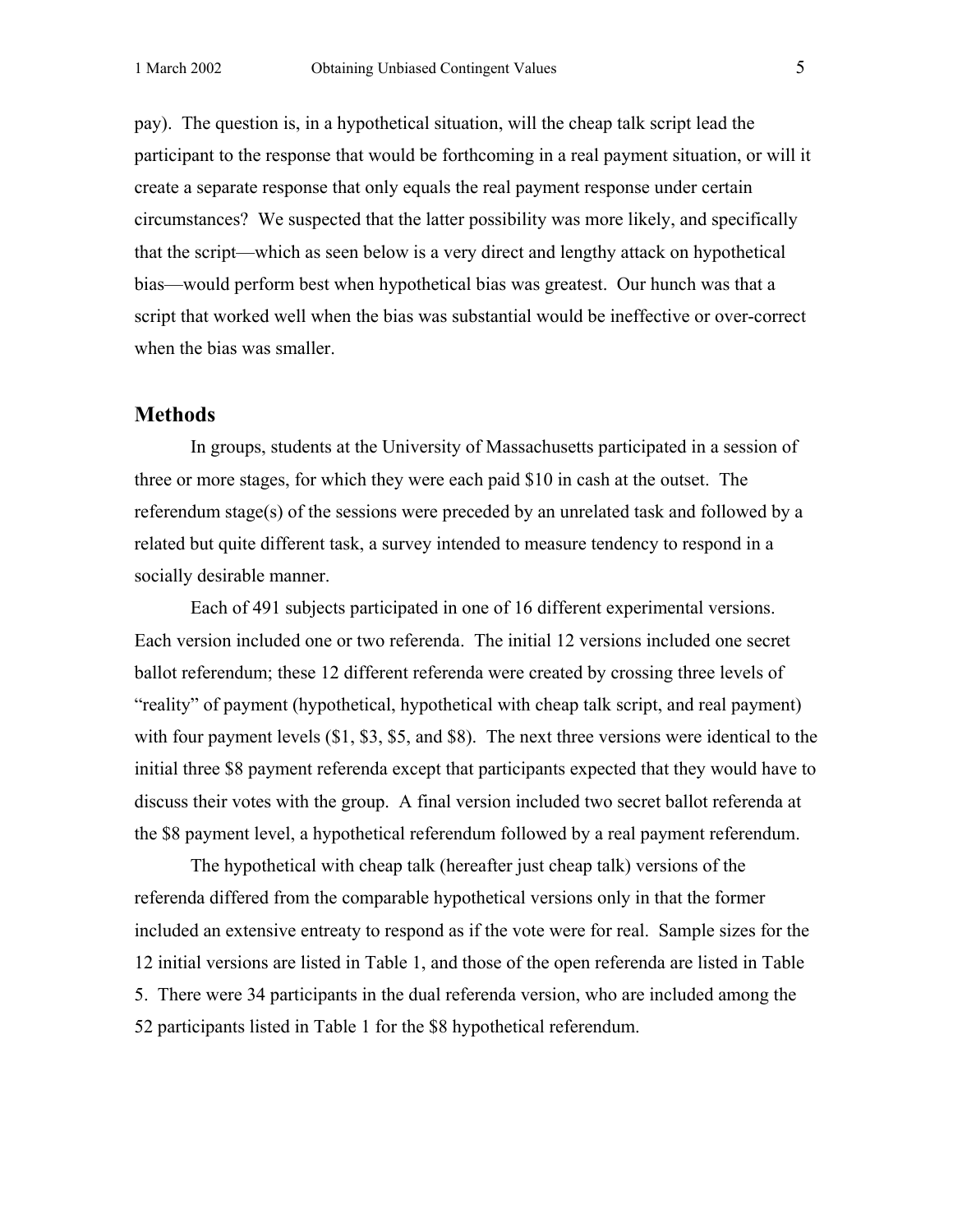| Payment amount |    |                                              |    |
|----------------|----|----------------------------------------------|----|
|                |    |                                              |    |
| 31             | 37 | 33                                           | 52 |
| 33             | 43 | 31                                           | 52 |
| 28             | 37 | 30                                           |    |
| 92             |    | 94                                           |    |
|                |    | Table 1. Sample size of initial 12 referenda |    |

 The referendum stage(s) of a session began with a description of and justification for the proposition to be voted on. It was described as an effort to make additional scholarship funds available to deserving students wishing to attend the university (Figure A1, Appendix A). The proposition (\$8 version) was then stated as follows:

"Everyone here in this room will contribute \$8.00 to the *University of Massachusetts – Amherst Scholarship Fund*. The contribution is to be used to provide scholarship aid to needy and deserving students at the University of Massachusetts – Amherst."

The potential outcomes of the voting procedure were then explained, to the effect that if more than 50% of the participants in the room voted yes, all participants would donate the stated amount, and otherwise no one would pay. Figure A2 (Appendix A) shows the wording of the explanation in the hypothetical versions. The real and hypothetical versions differed only in the tense used to describe the outcomes. For example, the first sentence of the real version read "If more than 50% of you vote YES on this proposition, all of you pay \$8.00 – I will collect \$8.00 from each of you…"; whereas the first sentence of the hypothetical version read "If more than 50% of you were to vote YES on this proposition, all of you would pay \$8.00 – I would collect \$8.00 from each of you…".

 At this point, in the cheap talk versions a lengthy discussion of hypothetical bias was presented (Figure A3, Appendix A). The script we used is identical to that used by Cummings and Taylor except for differences related to changes in the good. In this script, participants are told of the problem of hypothetical referenda—that when money payments are at issue people tend to vote differently in a hypothetical referendum than they do in a real referendum. Results of past studies are presented showing a higher percentage voting yes in a hypothetical referendum than in a real referendum. The reasons for this difference are then discussed, including the notion that in a referendum to do something good for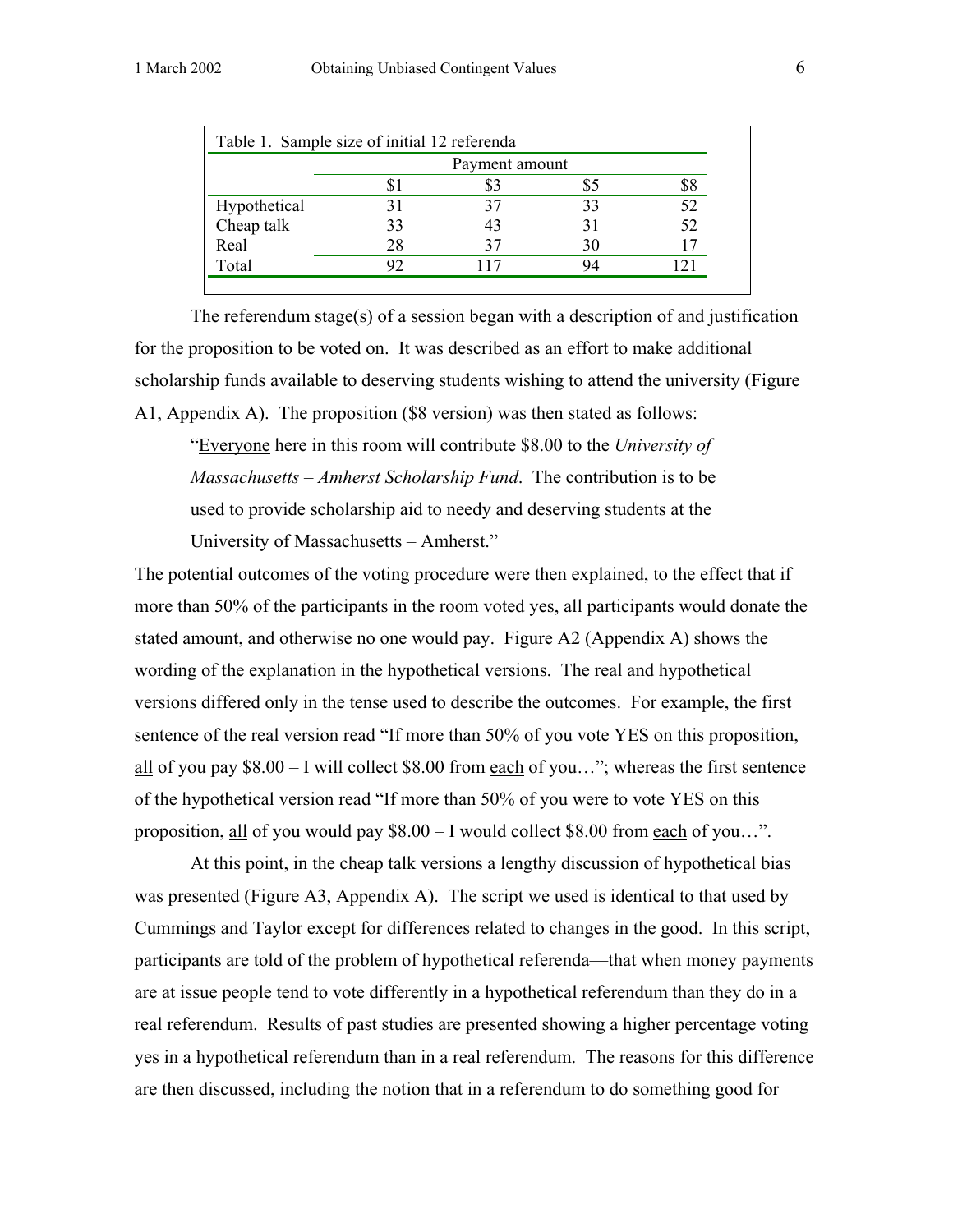others, people tend to focus on doing good and tend to ignore the cost to them when it is hypothetical, but they temper that inclination with considerations of other options for their money when the referendum is for real. The cheap talk script ended with the following request: "I ask you to vote just exactly as you would vote if you were really going to face the consequences of your vote: which is to pay money if the proposition passes."

 The vote was recorded on individual printed ballots that were placed in a ballot box. Before the vote, participants were reminded that their \$10 participation fee was their money, which they earned by spending their time helping a research project (the cheap talk version of this reminder is included near the end of Figure A3). In addition, respondents in the open versions were told:

"Most referenda are conducted as part of general elections where people tend to discuss their votes with friends, coworkers, and acquaintances. Therefore, to make our referendum comparable to other referenda, you will discuss your vote with the other people in this room. After you have cast your votes and handed in your ballots, we will ask each of you to state how you voted and explain *why* you voted the way you did."

Participants in the secret versions received no such instruction.

## **Results**

|              |                | Table 2. Percent voting yes in initial 12 referenda |  |    |
|--------------|----------------|-----------------------------------------------------|--|----|
|              | Payment amount |                                                     |  |    |
|              |                |                                                     |  |    |
| Hypothetical |                |                                                     |  |    |
| Cheap talk   |                |                                                     |  | 25 |
| Real         |                |                                                     |  |    |

 As will be explained in more detail below, percentages voting yes varied widely among the referenda, from a low of 21 percent to a high of 82 percent.

*Effect of payment amount.* Results of voting in the initial 12 referenda are presented in Figure 1. Voting in the four hypothetical referendum was insensitive to payment amount, with 69% to 73% of participants voting yes (Table 2).<sup>4</sup> At the 95%

 4 To test whether a yes vote of about 70% was an invariable result for public goods with our subject population, we also ran a hypothetical referendum (with 19 subjects) on donating \$8 to a different scholarship fund, one usable at universities throughout the U.S., and observed a 47% yes vote. This extra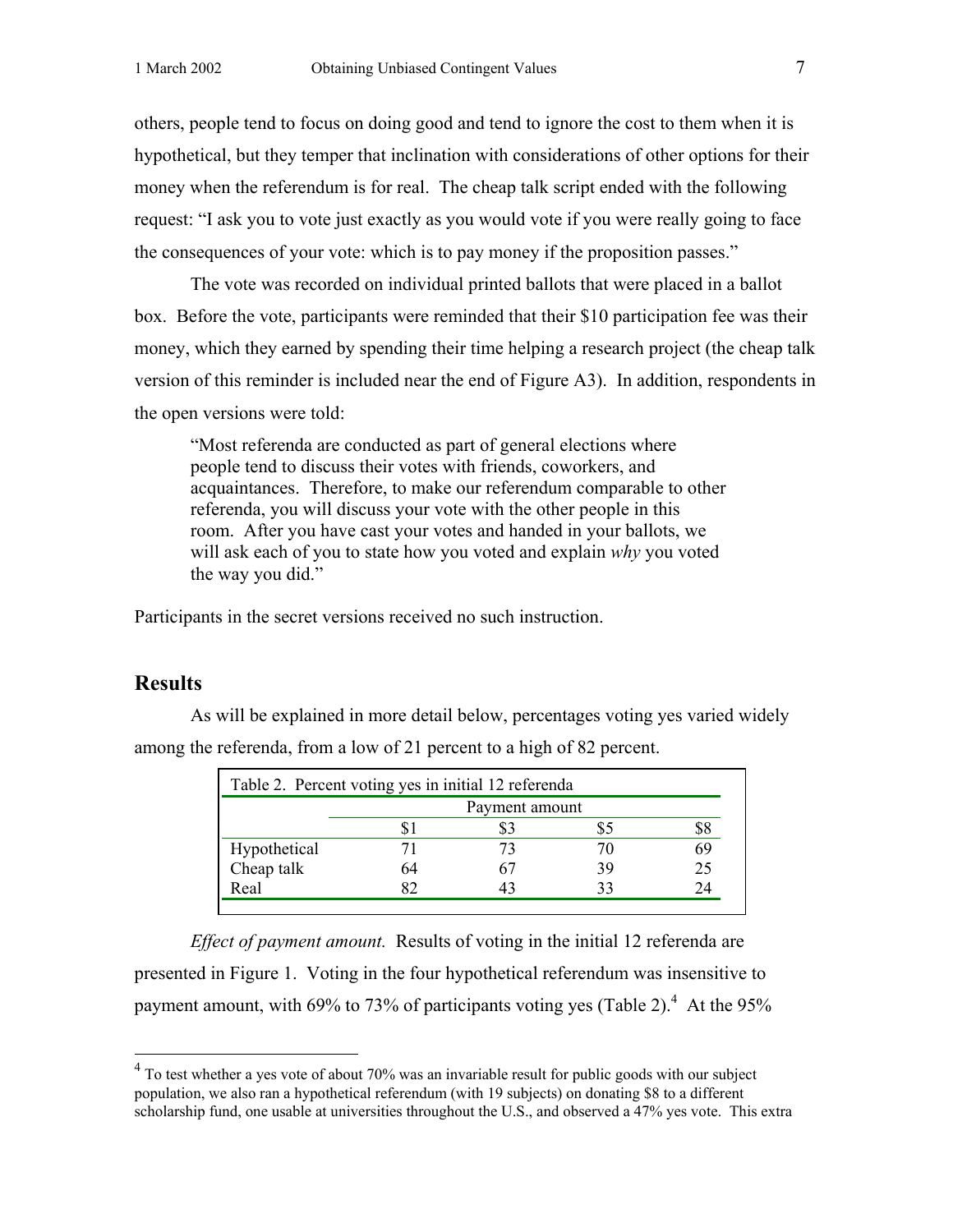level (percent voting yes is significantly greater at the \$1 payment level than at the other three payment levels, Table 3). Clearly participants were sensitive to cost when spending real money. In the cheap talk referenda, percent voting yes decreased with payment amount across the \$3, \$5, and \$8 amounts (with



the \$3 percentage yes being significantly greater than the \$5 and \$8 percentages yes, Table 3), but the \$1 payment percentage yes was slightly below the \$3 payment percentage yes.

Examining the tendency toward hypothetical bias, percentages voting yes in the hypothetical referenda were significantly greater than in the real referenda at the \$3, \$5, and \$8

| Table 3. Tests of equal proportions voting yes by payment<br>amount (Fisher's exact p-value, two-sided test) |              |            |       |  |
|--------------------------------------------------------------------------------------------------------------|--------------|------------|-------|--|
| Null hypothesis                                                                                              | Hypothetical | Cheap talk | Real  |  |
| $$1 = $3$                                                                                                    | 1.000        | 0.809      | 0.002 |  |
| $$1 = $5$                                                                                                    | 1.000        | 0.079      | 0.000 |  |
| $$1 = $8$                                                                                                    | 1.000        | 0.001      | 0.000 |  |
| $\$3 = \$5$                                                                                                  | 0.796        | 0.019      | 0.458 |  |
| $$3 = $8$                                                                                                    | 0.814        | 0.000      | 0.229 |  |
| $$5 = $8$                                                                                                    | 1.000        | 0.221      | 0.529 |  |
|                                                                                                              |              |            |       |  |

levels (Table 4). At the \$1 level, the percentage voting yes was actually greater—though not significantly so—in the real referendum than in the hypothetical referendum, a result that may reflect the lack of salience of a \$1 payment.

referendum suggests sensitivity to the nature of the good in the hypothetical condition.

<sup>&</sup>lt;sup>5</sup> Two-sided tests of hypotheses are reported herein using Fisher's exact test. One-sided tests, of course, yield lower probability levels, but reach the same conclusions for our data at the 0.05 significance level, except for the comparison of \$1 and \$5 in the cheap talk treatment, for which the probability level drops from 0.079 with a two-sided test to 0.040 with a one-sided test.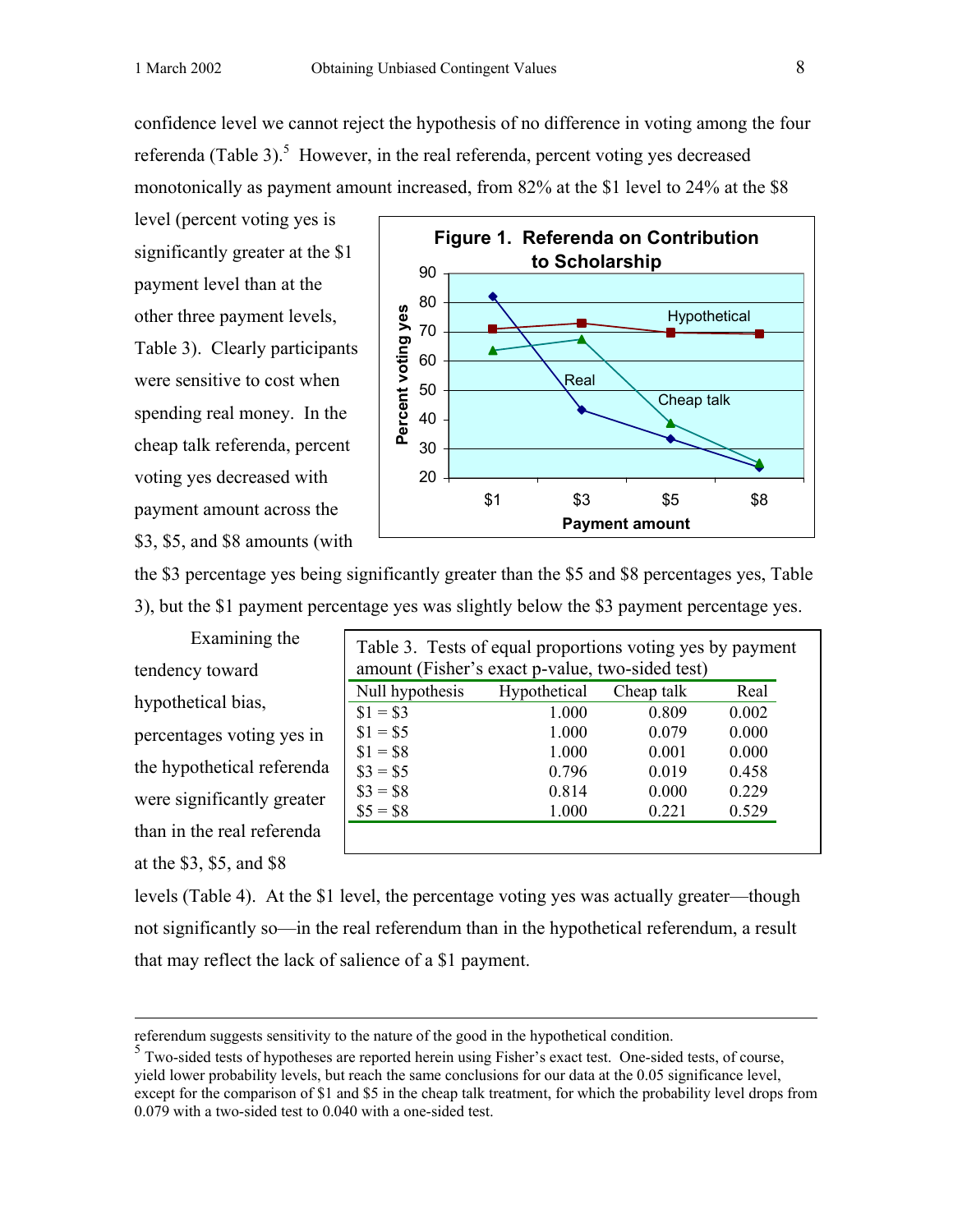| Null hypothesis             | Payment amount |       |       |       |
|-----------------------------|----------------|-------|-------|-------|
|                             | \$1            | \$3   | \$5   | \$8   |
| $Real = hypothetical$       | 0.370          | 0.018 | 0.006 | 0.001 |
| $Real = cheap talk$         | 0.154          | 0.042 | 0.791 | 1.000 |
| $Hypothetical = cheap talk$ | 0.601          | 0.632 | 0.023 | 0.000 |

The cheap talk script had the desired effect of eliminating the hypothetical bias at the higher payment levels, dropping percent voting yes to within one percentage point of what it was in the real referendum at the \$8 level, and to within 6 percentage points at the \$5 level. At both of these payment amounts, the hypothetical percentages yes are significantly greater than the corresponding cheap talk percentages (Table 4). But at the \$3 payment level the cheap talk script had a very modest effect, producing a percentage yes only 6 points below the hypothetical percentage yes, and significantly greater than the real percentage yes (Table 4). And at the \$1 level, no correction was needed but a correction nevertheless occurred, with the cheap talk percentage yes being 18 percentage points below that of the real referendum, though the difference is not statistically significant.

*Effect of openness of the vote at the \$8 payment level.* As seen in Figure 2,

knowing that one had to reveal and explain one's vote to others produced a lower percent voting yes in the hypothetical referendum (63%, Table 5) than in the comparable secret ballot referendum (69%, Table 2), and a higher percent yes in the real referendum (43%) than in the comparable secret ballot referendum (24%), narrowing the difference in percent yes between the hypothetical and real payment versions. Neither of these changes in percent voting yes are significant ( $p = 0.606$  for the

| Table 5. Effect of anticipating open discussion of one's vote, |             |                    |
|----------------------------------------------------------------|-------------|--------------------|
| \$8 payment amount                                             |             |                    |
|                                                                | Sample size | Percent voting yes |
| Hypothetical                                                   | 24          | 63                 |
| Cheap talk                                                     | 22          | 45                 |
| Real                                                           | 21          |                    |

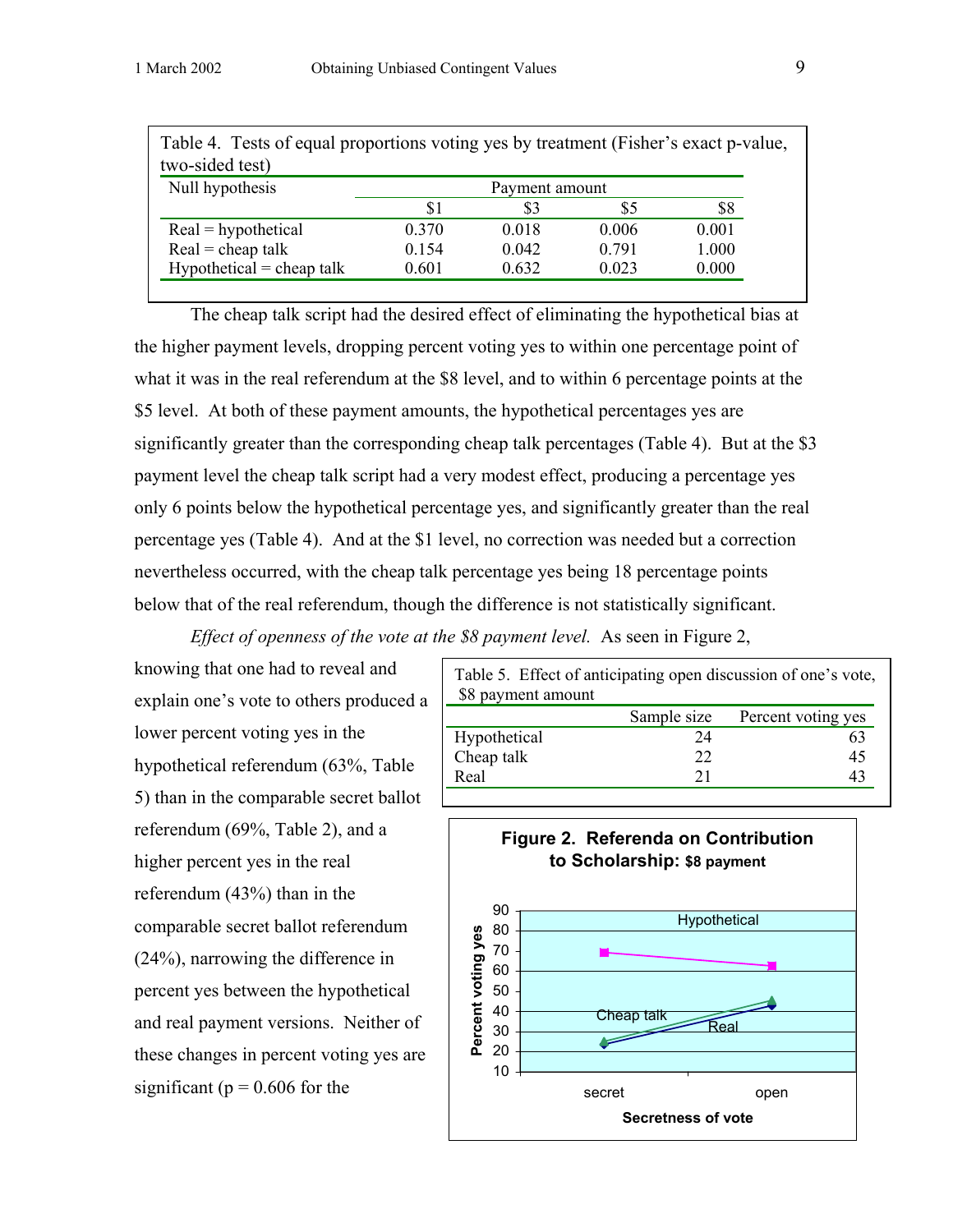hypothetical referenda and  $p = 0.307$  for the real referenda, Fisher's exact two-sided tests), but the changes do suggest the possibility that in the hypothetical referendum the prospect of explaining one's vote leads some people to more carefully consider their true willingness to pay, and that in the real referendum some people value appearing to others as generous.

 More importantly for our interest here, the cheap talk script again worked well, dropping hypothetical percent yes to within two percentage points of what it was in the real referendum. Although neither the real nor the cheap talk percentage yes is significantly lower than the hypothetical percentage ( $p = 0.238$  and  $p = 0.375$ , respectively, Fisher's exact two-sided tests), this result for open referenda at least does not detract from the earlier finding of effectiveness of the script at the \$8 payment level.

*Effect of a prior hypothetical referendum on a real referendum, secret ballot at the \$8 payment level.* Having established that, at the \$8 payment level, the cheap talk script yields voting in a hypothetical referendum that mimics that of a real referendum, we wondered whether having voted yes in an ordinary (without cheap talk) hypothetical referendum would raise percent yes in a subsequent real referendum to what it was in the prior hypothetical referendum. That is, we wondered whether voting in a real referendum was sensitive to prior hypothetical responses. To address this we held a version that included both referenda, allowing a within-subject comparison.

 The hypothetical referendum results are very similar to those of the comparable solo hypothetical referendum, with 68% and 72%, respectively, voting yes (the combined percent yes is 69%, Table 2). However, in the real payment referendum that followed the hypothetical referendum 44% voted yes, which is substantially above the 24% voting yes in the solo real payment referendum, though the difference is not significant ( $p = 0.222$ , Fisher's exact two-sided test). <sup>6</sup> Neither is the 44% voting yes in the real referendum significantly different from the 68% in the prior hypothetical referendum ( $p = 0.087$ , Fisher's exact two-sided test). Thus, while we have a suggestion that a hypothetical referendum can increase the likelihood of a yes vote in a subsequent real referendum, the evidence is weak.

 $6$  At the individual subject level, 9 of 23 subjects (39%) switched from a yes vote in the hypothetical referendum to a no vote in the subsequent real referendum.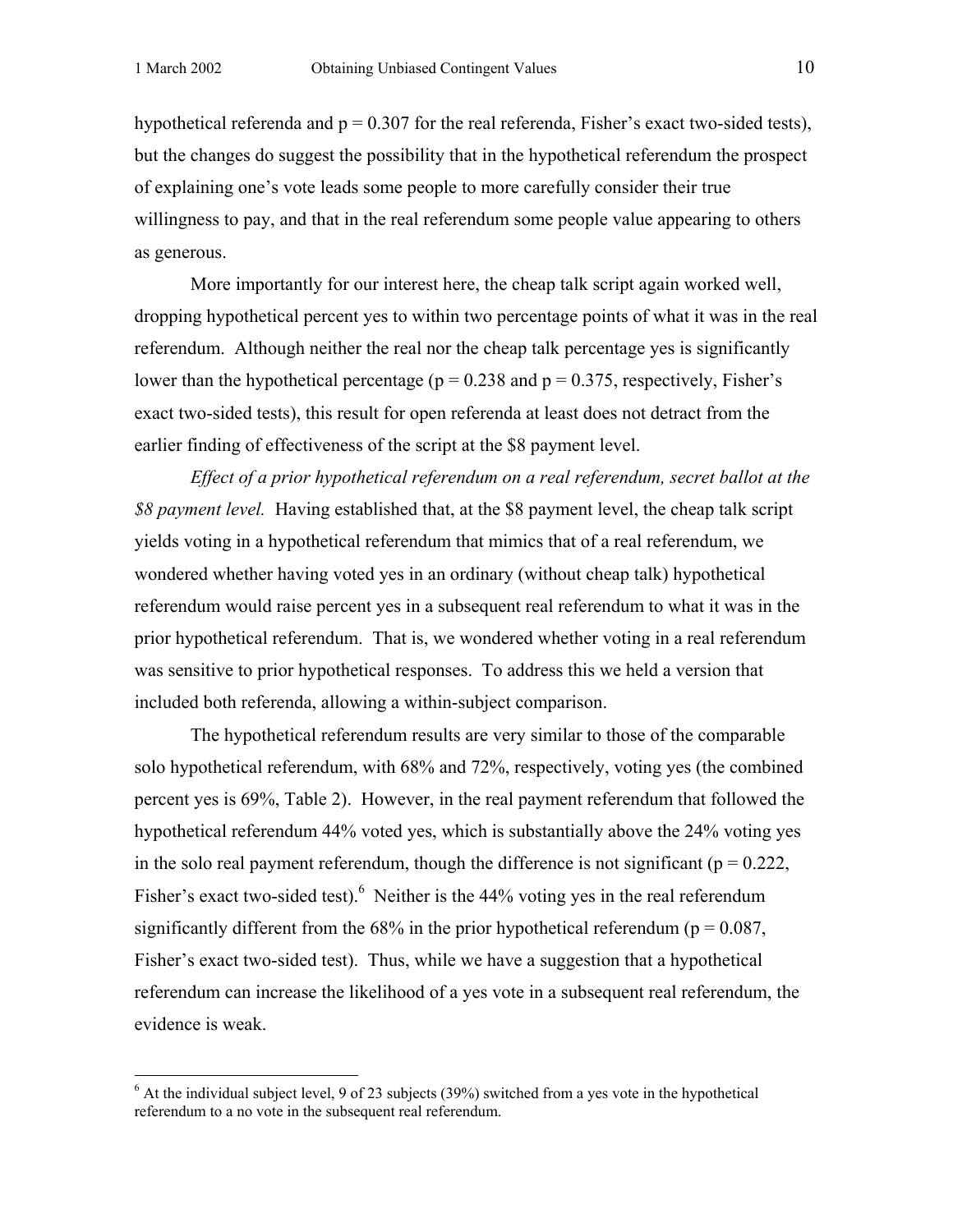# **Discussion**

 This study joins a number of prior studies demonstrating hypothetical bias in elicitations of willingness to pay by comparing responses from hypothetical and real payment conditions. Two of these studies (Cummings et al., 1997; Cummings & Taylor, 1999) used referenda about public goods, but employed only a \$10 payment amount. We extend prior work by testing for bias in several secret ballot referenda differing by payment amount. Among the four payment amounts (\$1, \$3, \$5 and \$8), the percent voting in favor in the hypothetical referenda remained nearly constant, whereas when the referendum was for real the percent in favor steadily dropped as the amount was raised, causing hypothetical bias to increase with payment amount.

The sensitivity of the vote to payment amount in the real referenda is expected, $\lambda$  but the insensitivity to payment amount in the hypothetical referenda is not, as previous studies of hypothetical responses have found that proportion yes drops as bid level increases. Such sensitivity has been found for a private good at bid levels (\$1 and \$5) similar to those used here (Blumenschein, Johannesson, Blomquist, Liljas, & O'Connor, 1998). And dichotomous choice contingent valuation studies of public goods regularly show a significant negative relation between stated willingness to pay and bid level (for contingent referenda examples, see Carson et al., 1998; Loomis et al., 1994). However, unlike our study, most contingent valuation studies use a wide range of payment amounts. Payment amount in our study was limited by the \$10 participation fee. Thus, the lack of sensitivity to payment amount that we found cannot be generalized to higher payment amounts or to bids for private goods.

Why was the hypothetical vote invariant to payment amount, thereby causing the substantial hypothetical bias we observed? Four possibilities come to mind, the first three of which are suggested in the cheap talk script. First, some participants in hypothetical referenda may try to estimate their real willingness to pay but may over-estimate. Second, some may ignore their budget constraint, thereby responding as if they faced none. Third, some may use their vote to indicate whether or not they think the cause is worthy of

<sup>&</sup>lt;sup>7</sup> In addition to the obvious effect of rising payment amount on willingness to vote yes—that being the personal opportunity cost of making the payment to fund the scholarship—voters may also be sensitive to payment amount because the do not want to force others to pay. Such other-focused preferences would probably not arise in the hypothetical referenda.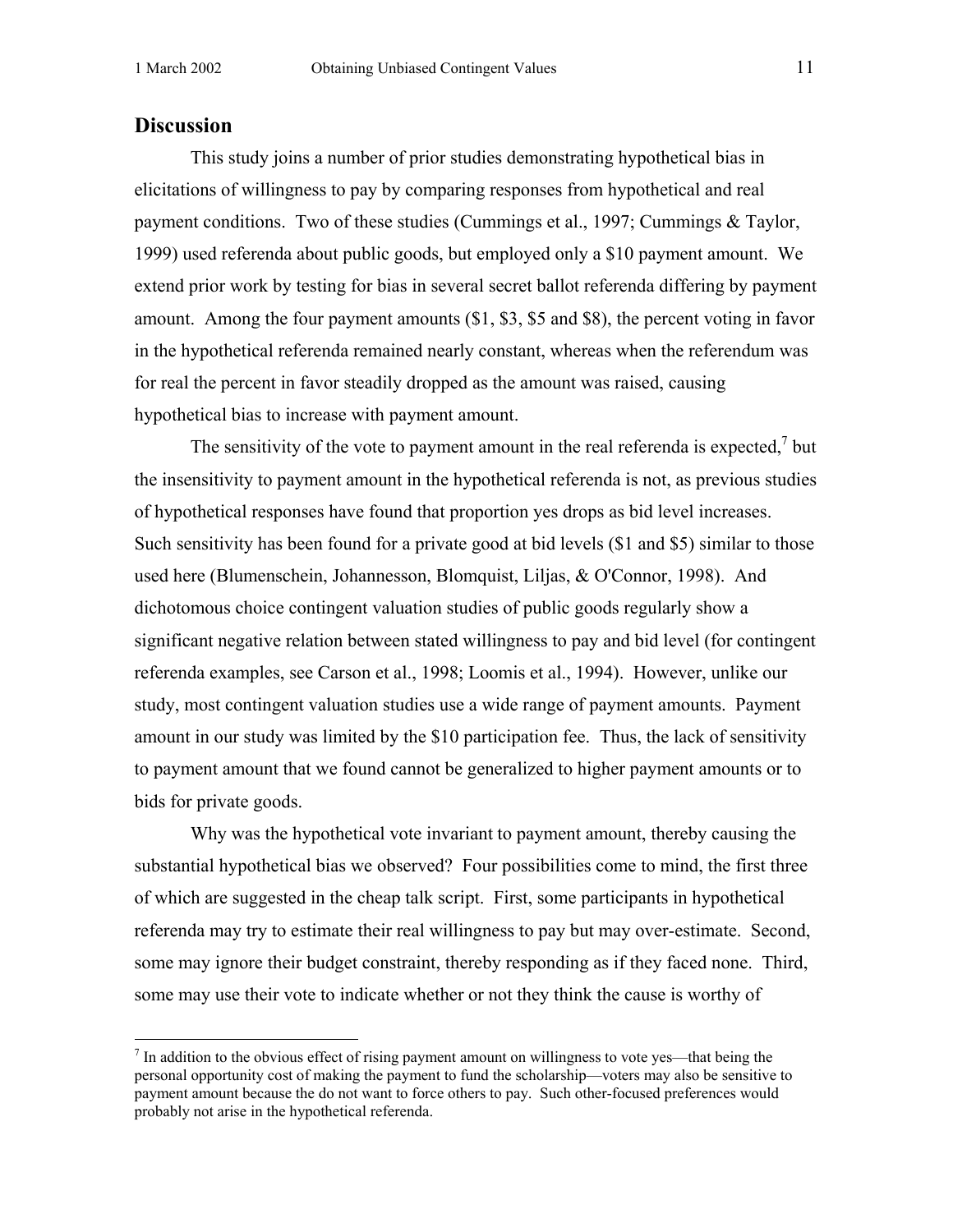support. Fourth, some may use their vote to indicate whether or not they think such a referendum should be held for real. In essence, participants acting according to the latter three of these possibilities are answering different questions from the one they were asked in the hypothetical referendum.

 The Cummings and Taylor cheap talk script worked remarkably well at the two larger payment amounts, lowering the percent voting in favor to within 2 (\$8) and 6 (\$5) percentage points of what it was in the real referenda. This result is similar to those obtained by Cummings and Taylor in their public good referenda, which used a \$10 payment with a similar subject pool. In addition to these secret referenda, we also held referenda at the \$8 payment level when participants knew they had to reveal how they had voted (the open condition). Hypothetical bias was lower in this condition than in the \$8 secret condition, but still substantial, and the cheap talk script once again lowered the percent voting in favor to within 2 percentage points of what it was in the real referendum, further enhancing confidence in the robustness of the script at the higher payment level.

 However, the script significantly under-corrected at the \$3 payment level, lowering percentage voting in favor only 6 percentage points below that of the hypothetical condition. One possible explanation for the script's ineffectiveness at the \$3 payment level is that some participants may have thought it implausible that they would vote against the referendum at such a low payment. That is, they may not have envisioned significant bias at that level.

 Finally, at the \$1 level the script caused a 7-point drop in percentage yes, nearly the same correction as occurred at the \$3 payment level. However, in this case a correction was not needed, as percentage yes was higher in the real than in the hypothetical referendum. $8$  In any case, the percentages yes of the three \$1 referenda were not significantly different from each other.

In general, when used with public good referenda, the cheap talk script appears to increase in effectiveness as payment level, and correspondingly hypothetical bias, increase—though the evidence of this is limited to the relatively modest payment levels used here and by Cummings and Taylor. If this trend holds at higher bid levels, it bodes

<sup>&</sup>lt;sup>8</sup> Cummings and Taylor (1999) tested for over-correction in a referendum where the percentage voting yes was also slightly but not significantly higher in the real referendum than in the hypothetical referendum, and found no over-correction with the cheap talk script, but their test was at the \$10 payment level.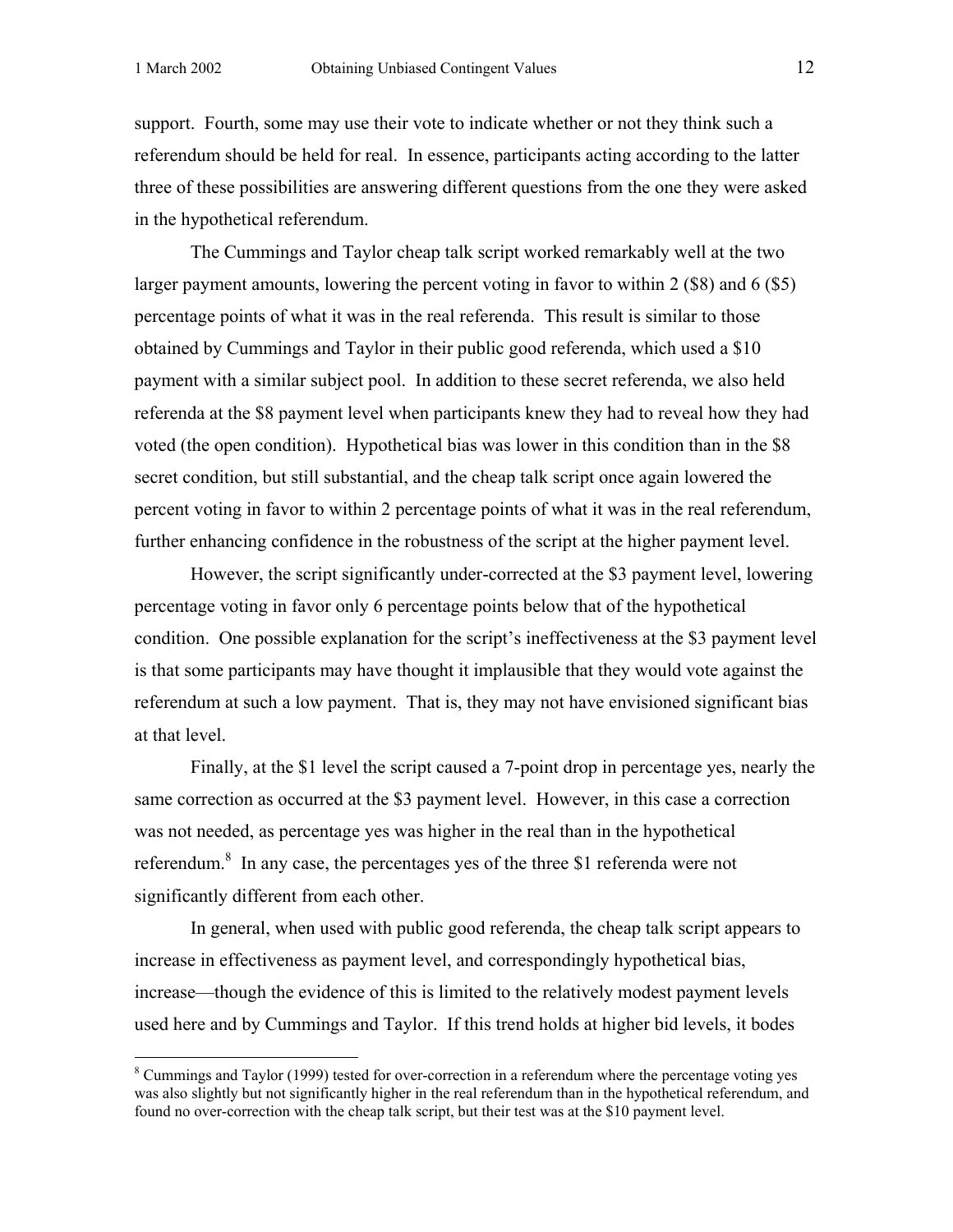well for contingent valuation, because hypothetical bias in dichotomous choice contingent valuation of public goods tends to remain substantial at higher payment levels (see Brown et al., 1996 for supporting data).

 Turning now to the dual referenda version, our result of no significant effect of the prior hypothetical referendum on voting in the subsequent real payment referendum is in concert with what several other studies found for private goods. Hypothetical willingness to pay responses had no aggregate effect on subsequent real cash responses in dichotomous choice bidding for common consumer items (Cummings et al., 1995), in open-ended bidding in an auction for an art print (Loomis et al., 1996); and at one of two payment levels in dichotomous choice bids for a consumer good (Blumenschein et al., 1998). Our result is tentative because the difference in voting, though not significant, was substantial. A larger sample size might produce a significant difference. But based on the available evidence, we are unable to conclude that votes in a referendum are any different from dichotomous choice responses about private goods regarding the effect of hypothetical bidding on subsequent real cash bidding. If the finding holds, it offers an opportunity for exploring the reasons for hypothetical bias with individual respondents (by, or example, asking respondents to explain the difference).

 Understanding how payment amount or other factors alter the effectiveness of the cheap talk script will require a better understanding of its workings at the individual level, for people may differ in both the correction required and the effect of the script. An understanding at the individual level could show to what extent the cheap talk script causes all respondents to correct by an equal amount regardless of their level of bias (thus causing over-correction in some people and under-correction in others), versus causing each individual to remove the bias whatever its magnitude. Some insight into this issue is offered by further examination of the data collected by Loomis et al. (1996) in a study, mentioned above, that used a short version of cheap talk, called "reminder," with a firstprice auction for an art print. That examination, presented in Appendix B, shows that respondents largely fell into two groups, those who removed their bias and those who remained unaffected by the script. Over-correction was almost non-existent. We cannot know how the effect of the cheap talk script on individual bias differs from the effect of the milder reminder used in the art print study. The differences in script and in response mode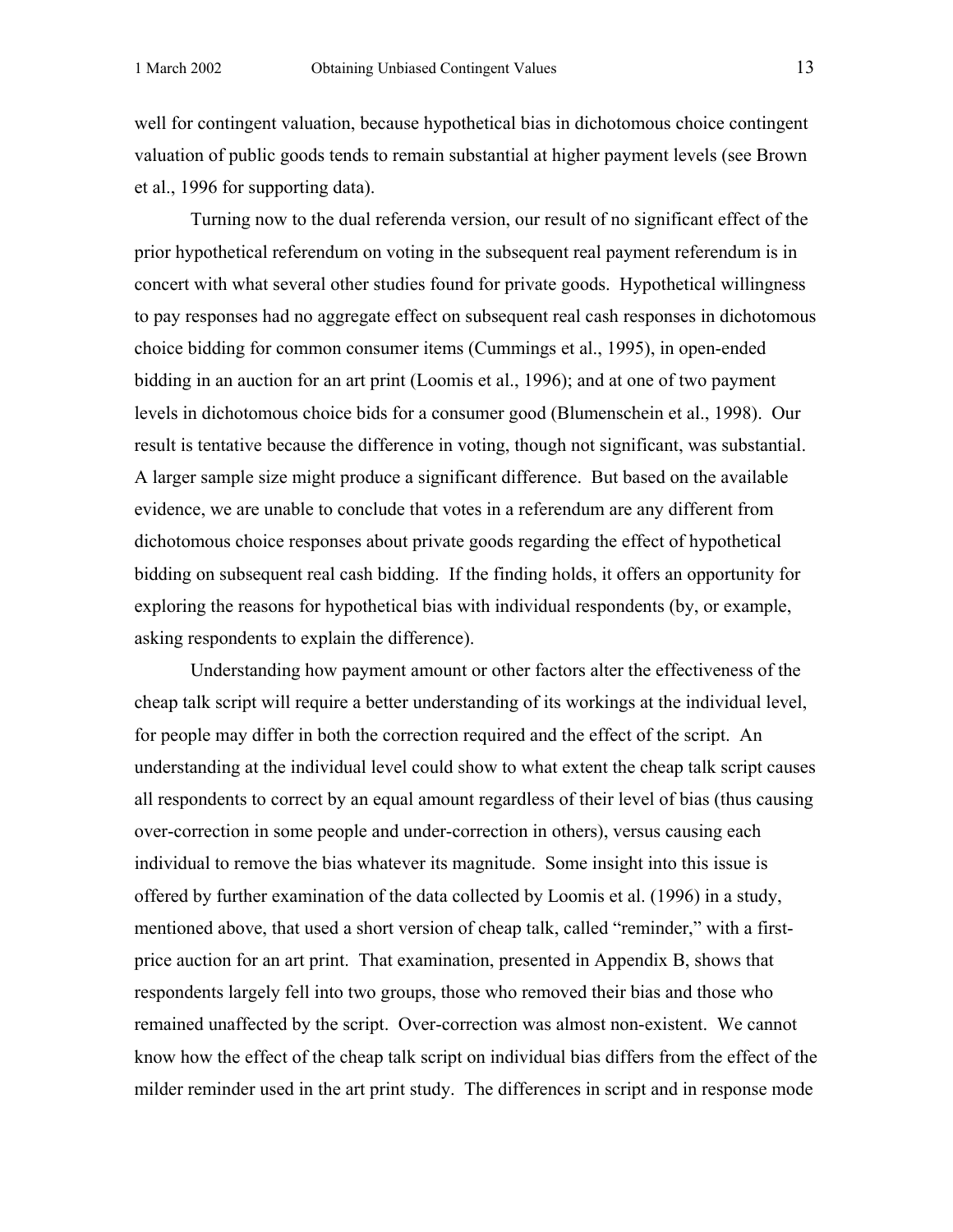(referendum versus first price auction) confound conclusive comparisons. But the art print data at least does not dampen hopes that the cheap talk script works as intended, by individually removing bias without causing over-correction.

 The Cummings and Taylor script is long, and would thus be difficult to use on the phone or in the mail. A much shorter version of the entreaty mentioned above (used by Loomis et al., 1996), which did not specifically educate respondents about hypothetical bias, helped reduce hypothetical bias but under-corrected on average. Although we lack a definitive test of the effect of the difference between the Loomis et al. and the Cummings and Taylor scripts, it appears that the entreaty has a greater impact if it not only instructs participants to act as if the response were for real, but also explains that responses to a hypothetical question are often very different from those to a real payment question. Only further research will determine whether the script can be shortened without loss of impact.

If further tests continue to show that the cheap talk script helps remove bias at all but the trivially small (e.g., \$1) payment amounts, and works extremely well at higher payment amounts, it would be unduly prudent to delay its application to dichotomous choice contingent valuation—especially if additional research shows that the script can be shortened in length without loss of effect.

# **Literature Cited**

- Blackburn, M., Harrison, G. W., & Rutstrom, E. E. (1994). Statistical Bias Functions and Informative Hypothetical Surveys. *American Journal of Agricultural Economics, 76*(5), 1084-1088.
- Blumenschein, K., Johannesson, M., Blomquist, G. C., Liljas, B., & O'Connor, R. M. (1998). Experimental results on expressed certainty and hypothetical bias in contingent valuation. *Southern Economic Journal, 65*(1), 169-177.
- Boyce, R. R., Brown, T. C., McClelland, G. D., Peterson, G. L., & Schulze, W. D. (1989). Experimental evidence of existence value in payment and compensation contexts. In K. J. Boyle & T. Heekin (Eds.), *Western Regional Research Project W-133: Benefits and Costs in Natural Resources Planning* (Interim Report 2 ed., pp. 305- 336). Orono, ME: University of Maine.
- Brown, T. C., Champ, P. A., Bishop, R. C., & McCollum, D. W. (1996). Which response format reveals the truth about donations to a public good? *Land Economics, 72*(2), 152-166.
- Carson, R. T., Hanemann, W. M., Kopp, R. J., Krosnick, J. A., Mitchell, R. C., Presser, S., Ruud, P. A., Smith, V. K., Conaway, M., & Martin, K. (1998). Referendum design and contingent valuation: The NOAA panel's no-vote recommendation. *Review of Economics and Statistics, 80*(3), 484-487.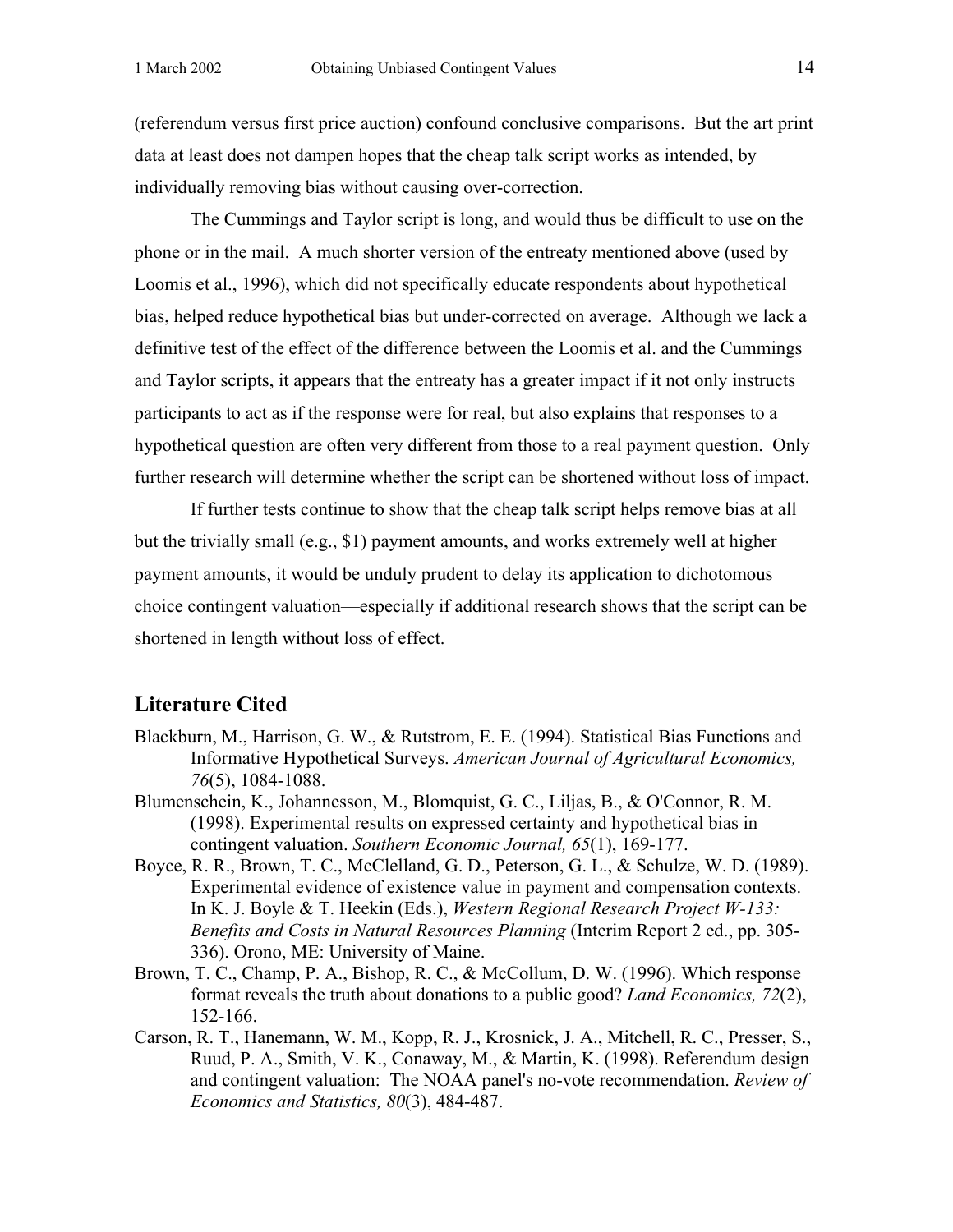- Champ, P. A., Bishop, R. C., Brown, T. C., & McCollum, D. W. (1997). Using donation mechanisms to value nonuse benefits from public goods. *Journal of Environmental Economics and Management, 33*, 151-162.
- Cummings, R. G., Elliott, S., Harrison, G. W., & Murphy, J. (1997). Are hypothetical referenda incentive compatible? *Journal of Political Economy, 105*(3), 609-621.
- Cummings, R. G., Harrison, G. W., & Rutstrom, E. E. (1995). Homegrown values and hypothetical surveys: Is the dichotomous choice approach incentive-compatible? *American Economic Review, 85*(1), 260-266.
- Cummings, R. G., & Taylor, L. O. (1999). Unbiased value estimates for environmental goods: A cheap talk design for the contingent valuation method. *American Economic Review, 89*(3), 649-665.
- Dickie, M., Fisher, A., & Gerking, S. (1987). Market transactions and hypothetical demand: A comparative study. *Journal of the American Statistical Association, 82*(397), 69-75.
- Fox, J. A., Shogren, J. F., Hayes, D. J., & Kliebenstein, J. B. (1998). CVM-X: Calibrating Contingent Values with Experimental Auction Markets. *American Journal of Agricultural Economics, 80*(3), 455-465.
- Hoehn, J. P., & Randall, A. (1987). A satisfactory benefit cost indicator from contingent valuation. *Journal of Environmental Economics and Management, 14*, 226-247.
- Kealy, M. J., Dovidio, J. F., & Rockel, M. L. (1988). Accuracy in Valuation is a Matter of Degree. *Land Economics, 64*(2), 158-171.
- Li, C.-Z., & Mattsson, L. (1995). Discrete Choice under Preference Uncertainty: An Improved Structural Model for Contingent Valuation. *Journal of Environmental Economics and Management, 28*, 256-269.
- List, J. A. (2001). Do explicit warnings eliminate the hypothetical bias in elicitation procedures? Evidence from field auctions for sportscards. *American Economic Review, 91*(5), 1498-1507.
- Loomis, J., Brown, T., Lucero, B., & Peterson, G. (1996). Improving validity experiments of contingent valuation methods: Results of efforts to reduce the disparity of hypothetical and actual WTP. *Land Economics, 72*(4), 450-461.
- Loomis, J., Brown, T. C., Lucero, B., & Peterson, G. (1997). Evaluating the validity of the dichotomous choice question format in contingent valuation. *Environmental and Resource Economics, 10*, 109-123.
- Loomis, J., Gonzalez-Caban, A., & Gregory, R. (1994). Do reminders of substitutes and budget constraints influence contingent valuation estimates? *Land Economics, 70*(4), 499-506.
- MacMillan, D. C., Smart, T. S., & Thorburn, A. P. (1999). A Field Experiment Involving Cash and Hypothetical Charitable Donations. *Environmental and Resource Economics, 14*, 399-412.
- Neill, H., Cummings, R., Ganderton, P., Harrison, G., & McGuckin, T. (1994). Hypothetical surveys and real economic commitments. *Land Economics, 70*(2), 145-154.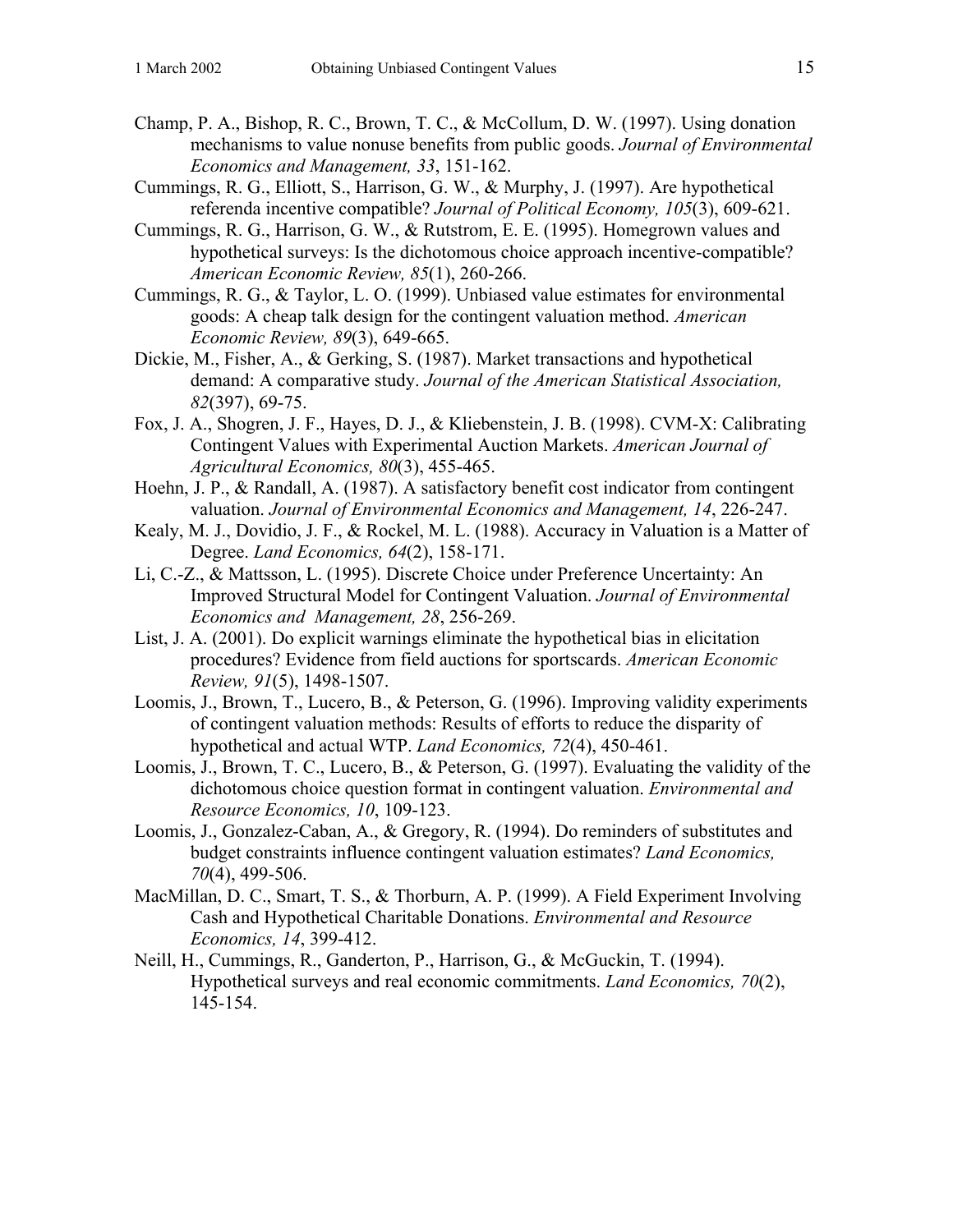# **Appendix A. Experimental Material**

#### Figure A1. Description of Referendum (\$8 payment version)

The University of Massachusetts at Amherst receives applications from a broad range of prospective students. Many of these applicants come from poor families who cannot afford the tuition, fees, room and board, and other expenses of attending the University. A 1998 survey conducted for the State Board of Higher Education found that as many as 23% of all high school graduates fail to go on to college, or drop out of college, for financial reasons. The State of Massachusetts is heavily dependent on an educated workforce for its high-tech industries and cannot afford to lose this potential source of qualified workers.

 As a State University, UMass–Amherst is committed to providing accessible higher education to every qualified resident. Not only does this help to prepare a well trained work force, it is also an essential tool for social mobility and equity. To achieve these goals, UMass–Amherst tries to provide full or partial scholarships to as many needy and deserving students as possible. Although the University receives some State funds for scholarships, the amount available is woefully inadequate. Consequently, UMass–Amherst maintains a general scholarship fund and is actively soliciting donations to increase the number of scholarships it can offer.

If everyone in this room were to contribute \$8.00, these moneys would be added to the UMass– Amherst Scholarship Fund and would be used to help deserving students attend the University.  $\mathcal{L}_\text{max} = \mathcal{L}_\text{max} = \mathcal{L}_\text{max} = \mathcal{L}_\text{max} = \mathcal{L}_\text{max} = \mathcal{L}_\text{max} = \mathcal{L}_\text{max} = \mathcal{L}_\text{max} = \mathcal{L}_\text{max} = \mathcal{L}_\text{max} = \mathcal{L}_\text{max} = \mathcal{L}_\text{max} = \mathcal{L}_\text{max} = \mathcal{L}_\text{max} = \mathcal{L}_\text{max} = \mathcal{L}_\text{max} = \mathcal{L}_\text{max} = \mathcal{L}_\text{max} = \mathcal{$ 

Figure A2. Description of Voting Procedure Outcomes (hypothetical \$8 payment version)

1. If more than 50% of you were to vote YES on this proposition, all of you would pay \$8.00 – I would collect \$8.00 from each of you – and we would give this money to the University of Massachusetts – Amherst with instructions that the money is to be credited to the University Scholarship Fund.

 We wouldn't send cash. We would take your cash, write a check for the total amount of money, and the check would be mailed to the University Development Office which manages all donations. I would put the check in this stamped envelope addressed to the Development Office. <HOLD UP ENVELOPE> I would ask one of you to put the envelope in the mail box on the third floor. When I received a receipt for the money from the Development Office, I would make it available for your inspection on the bulletin board near Room 623 in Tobin Hall.

2. If 50% or fewer of you were to vote YES on this proposition, no one would pay \$8.00, and we would not send a check to the UMass Scholarship Fund.

 $\mathcal{L} = \{ \mathcal{L} \mathcal{L} \mathcal{L} \mathcal{L} \mathcal{L} \mathcal{L} \mathcal{L} \mathcal{L} \mathcal{L} \mathcal{L} \mathcal{L} \mathcal{L} \mathcal{L} \mathcal{L} \mathcal{L} \mathcal{L} \mathcal{L} \mathcal{L} \mathcal{L} \mathcal{L} \mathcal{L} \mathcal{L} \mathcal{L} \mathcal{L} \mathcal{L} \mathcal{L} \mathcal{L} \mathcal{L} \mathcal{L} \mathcal{L} \mathcal{L} \mathcal{L} \mathcal{L} \mathcal{L} \mathcal{L} \$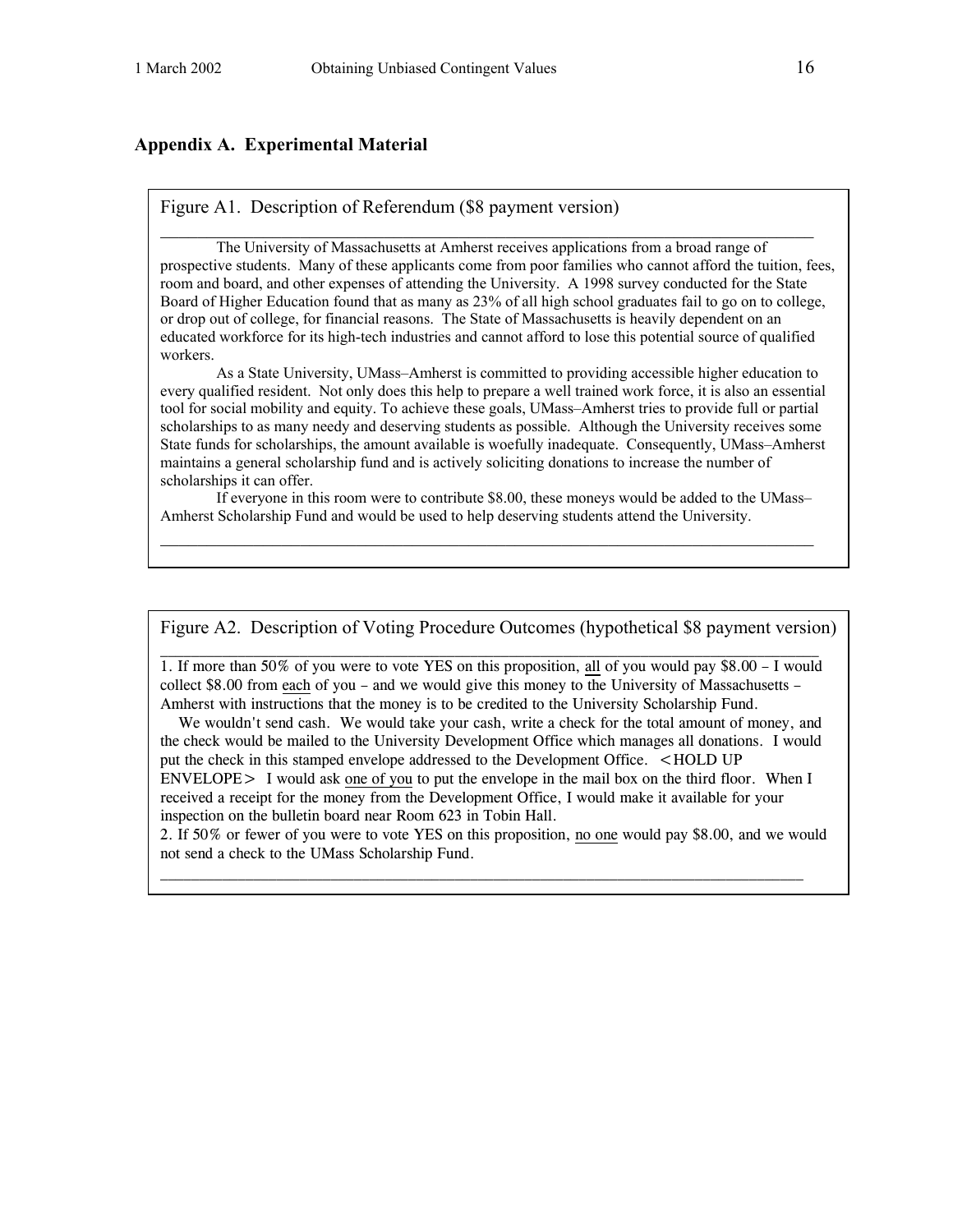#### Figure A3. Cheap Talk Script (\$8 payment version)

 Before we have our vote, I want to talk to you about a problem that we have in studies like this one. As I told you a minute ago, this is a hypothetical referendum – not a real one. No one will actually pay money at the end of the vote. But I also asked you to respond to the vote as though the result of your vote could involve a real cash payment by you.

 $\_$  , and the contribution of the contribution of  $\mathcal{L}_\mathcal{A}$  , and the contribution of  $\mathcal{L}_\mathcal{A}$ 

And that's the problem. In most studies of this kind, people seem to have a hard time doing this. They vote differently in a hypothetical referendum, where they don't really have to pay money, than they do in a real referendum, where they really could have to pay money. For example, in a recent study, several different groups of people voted on a referendum just like the one you are about to vote on. Payment was hypothetical for these groups, as it will be for you. No one had to pay money if the referendum passed. <SHOW OVERHEAD OF SURVEY RESULTS> The results of these studies were that on average, across the groups, 45% of them voted YES. With another set of groups with similar people voting on the same referendum as you will vote on here, but where payment was real and people really did have to pay money if the referendum passed, the results on average, across the groups were that 27% voted YES. That's quite a difference, isn't it?

 We call this a "hypothetical bias". "Hypothetical bias" is the difference that we continually see in the way people respond to hypothetical referenda as compared to real referenda. In the real referendum, where people knew they would have to pay money if the referendum passed, 27% voted yes and 73% voted no. When payment was hypothetical and people knew they would not pay anything if the referendum passed, just like your vote today, 45% voted yes and 55% voted no.

 How can we get people to think about their vote in a hypothetical referendum like they think in a real referendum, where if enough people vote YES, they'll really have to pay money? How do we get them to think about what it means to really dig into their pocket and pay money, if in fact they really aren't going to have to do it?

 Let me tell you why I think that we continually see this hypothetical bias, why people behave differently in a hypothetical referendum than they do when the referendum is real. I think that when we hear about a referendum that involves doing something that is basically good – helping people, improving environmental quality, or anything else – our basic reaction in a hypothetical situation is to think: sure, I would do this. I really would vote YES to spend the money – I really, really, think I would. What our YES vote really means in this case is that we are basically good people, and that we would like to see good things happen.

 But when the referendum is real, and we would actually have to spend our money if it passes, we think a different way. We basically still would like to see good things happen, but when we are faced with the possibility of having to spend money, we think about our options: if I spend money on this, that's money I don't have to spend on other things. If I spend money to help needy students, that's money I don't have to spend on groceries, go to a movie, or perhaps give to some environmental organization. So when the payment is real if the referendum passes, we vote in a way that takes into account the limited amount of money we have. We vote realizing that we just don't have enough money to do everything we might like to do. This is just an opinion, of course, but it's what may be going on in hypothetical referenda.

 In any case, the only way that we know to get people like you to vote in our hypothetical referendum just like you'd vote if the referendum was real is to simply ask you: in the vote that we're going to take in a few minutes, please do the following:

• Think about what you're voting on. If this were real—if more than 50% of you voted YES, you would actually have to dig into your pocket and pay \$8.00 right now—do you really want to support the UMass-Amherst Scholarship Fund enough that you would be willing to spend the money?

• Also, let me make clear that the \$10.00 participation fee that you were paid today is your money. You've spent your time helping us in our research, and you've earned it! You were told that the money is yours, believe it! So, if I were in your shoes, and I was asked to vote YES or NO on this proposition that requires all of us to pay \$8.00, I would think about how I feel about spending my money this way. When I got ready to vote, I would ask myself: if this were a real referendum, and I had to pay \$8.00 if the referendum passed, do I really want to spend my money this way. If I really did, I would vote YES; if I didn't, I would vote NO – I wouldn't throw my money around. That's just my opinion, of course. You must do whatever you want to do.

● In any case, I ask you to vote just exactly as you would vote if you were really going to face the consequences of your vote: which is to pay money if the proposition passes.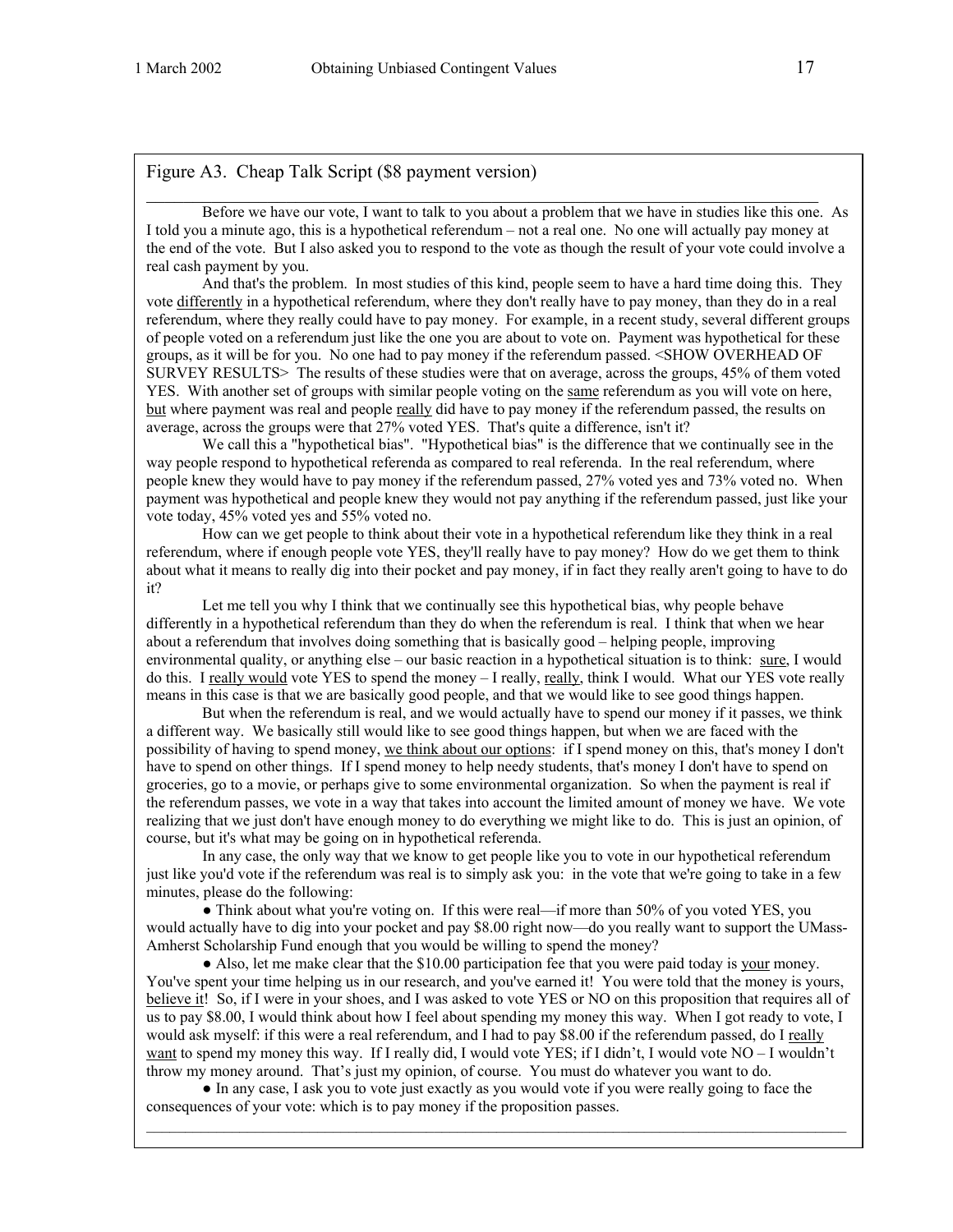#### **Appendix B. Further Evidence on Effect of Entreaties to Avoid Hypothetical Bias**

 In the art print study (Loomis et al., 1996), the hypothetical auctions, one with a "reminder" and another without, were followed by real payment auctions. The reminder encouraged participants to bid as if the auction were for real. Participants in these two hypothetical auctions did not know that a real payment auction would follow. A third group participated only in a real payment auction. Sample sizes of the three groups varied from 32 to 35 participants. Mean bids of the three real payment auctions varied from \$12 to \$14, suggesting that the prior hypothetical auctions held with two of the groups did not affect bidding in the subsequent real payment auctions. As previously mentioned, the mean hypothetical bids were \$42 without the reminder and \$26 with the reminder. Of particular interest here is the distribution of hypothetical bias (i.e., the difference between hypothetical and real payment bid) across participants in the two groups that bid in both kinds of auctions (Figure B1).

Figure B1 shows three findings of interest. First, bias was less common with the reminder. Eighty percent of participants in the group without the reminder exhibited a bias, whereas only 52% in the group with the reminder had a positive bias. Second, overcorrection with the reminder was minimal. Only two participants (numbers 1 and 2 in the bottom graph of Figure B1) bid more in the real payment auction than in the hypothetical auction, and the differences were within \$2. Third, among participants with a positive bias, the average magnitude of the bias did not differ much between treatments. Ignoring a \$400 bid in the without-reminder treatment (which does not show in the upper right corner of the top graph), the mean positive bias was \$26 without the reminder and \$25 with the reminder (the medians are \$20 and \$24, respectively).

Further evidence is offered by an additional treatment in the Loomis et al. (1996) study, one identical to the hypothetical with-reminder treatment of Figure B1 except that a dichotomous choice response preceded the two open-ended responses of interest here (see Loomis, Brown, Lucero, & Peterson, 1997). In this treatment of 54 participants, mean open-ended willingness to pay was \$23 in the hypothetical auction and \$12 in the real auction, only one with-reminder participant over-corrected (by \$1), 44 percent of the participants had a positive bias, and positive bias averaged \$24. These results are very close to those of the with-reminder treatment shown in Figure B1.